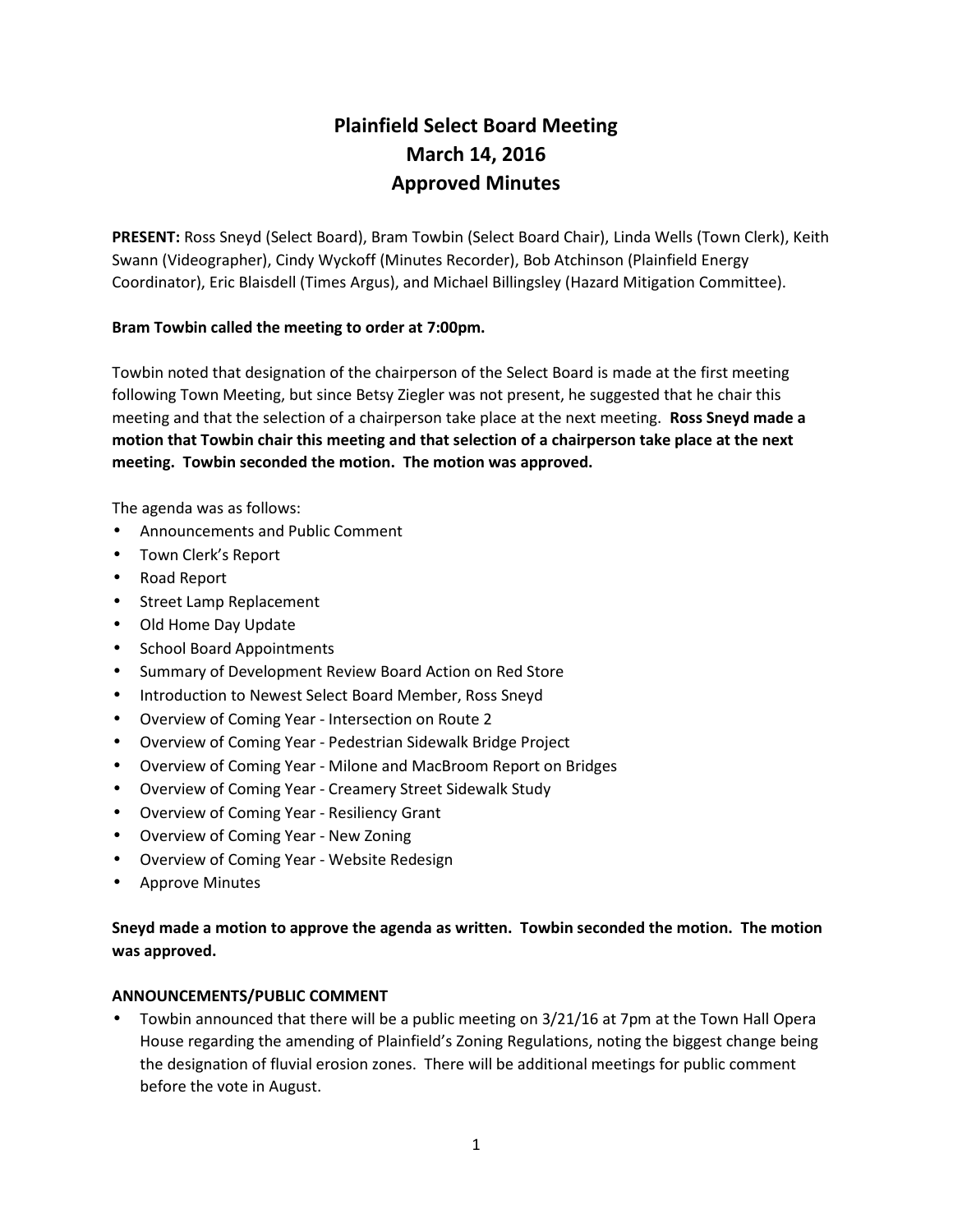- Linda Wells noted that the Town Clerk's Office will be closed on 3/25/16.
- Wells announced that Dan Gadd from the Recreation Department had notified her that there will be an Easter Egg Hunt on 3/26/16 at 9am at the Grace United Methodist Church for children 10 years and under.

#### **TOWN CLERK'S REPORT**

 Wells read the following list of proposed appointments, noting forms for several of the appointments that the Select Board needs to sign:

| <b>Auditor</b>                                 | Vacant                                                                                                                 |
|------------------------------------------------|------------------------------------------------------------------------------------------------------------------------|
| <b>Central VT Regional Planning Commission</b> | Dave Strong                                                                                                            |
| <b>Central VT State Police Advisory</b>        | George Cushing                                                                                                         |
| <b>Central VT Solid Waste Representative</b>   | Laura Zeisel                                                                                                           |
| <b>Conservation Commission</b>                 | Becky Buchanan - 2020                                                                                                  |
| <b>E-911 Coordinator</b>                       | Sandra Ross                                                                                                            |
| <b>Emergency Management Coordinator</b>        | <b>Rob Bridges</b>                                                                                                     |
| <b>Energy Coordinator</b>                      | <b>Bob Atchinson</b>                                                                                                   |
| <b>Fire Chief</b>                              | <b>Patrick Martin</b>                                                                                                  |
| <b>First Assistant Fire Chief</b>              | Dennis Blair                                                                                                           |
| <b>Second Assistant</b>                        | Andy Hebert                                                                                                            |
| <b>Deputy Chief</b>                            | <b>Gary Graves</b>                                                                                                     |
| <b>Fire Warden</b>                             | Andy Hebert - 2017 term                                                                                                |
| <b>First Constable</b>                         | George Cushing                                                                                                         |
| <b>Hazard Advisory or Hazard Mitigation</b>    | Appointed 2/6/16 - Bram Towbin, George<br>Springston, Dan Gadd, Michael Billingsley,<br>Theresa Bienz, Yoko Kishishita |
| <b>Recreation Committee-one year term</b>      | Lloyd Farnham                                                                                                          |
| Registrar                                      | Linda B. Wells                                                                                                         |
| <b>Deputy Registrars</b>                       | R. Brent Whitcomb, Bruce Judd, Nicholas<br>Whitcomb, Catherine Jaworksi                                                |
| <b>Revolving Loan Committee</b>                | Karl Bissex, Erica Decosta                                                                                             |
| <b>Road Commissioner</b>                       | <b>Bram Towbin</b>                                                                                                     |
| <b>Road Foreman</b>                            | Mike Nolan                                                                                                             |
| <b>Highway Administrator</b>                   | Vacant                                                                                                                 |
| <b>Social Concerns Committee</b>               | <b>Mary Niebling</b>                                                                                                   |
| <b>Town Hall Advisory</b>                      | Karl Bissex, Ed Hutchinson, Naomi Flanders,<br>Dave Strong, Keith Swann, Tom Blachly                                   |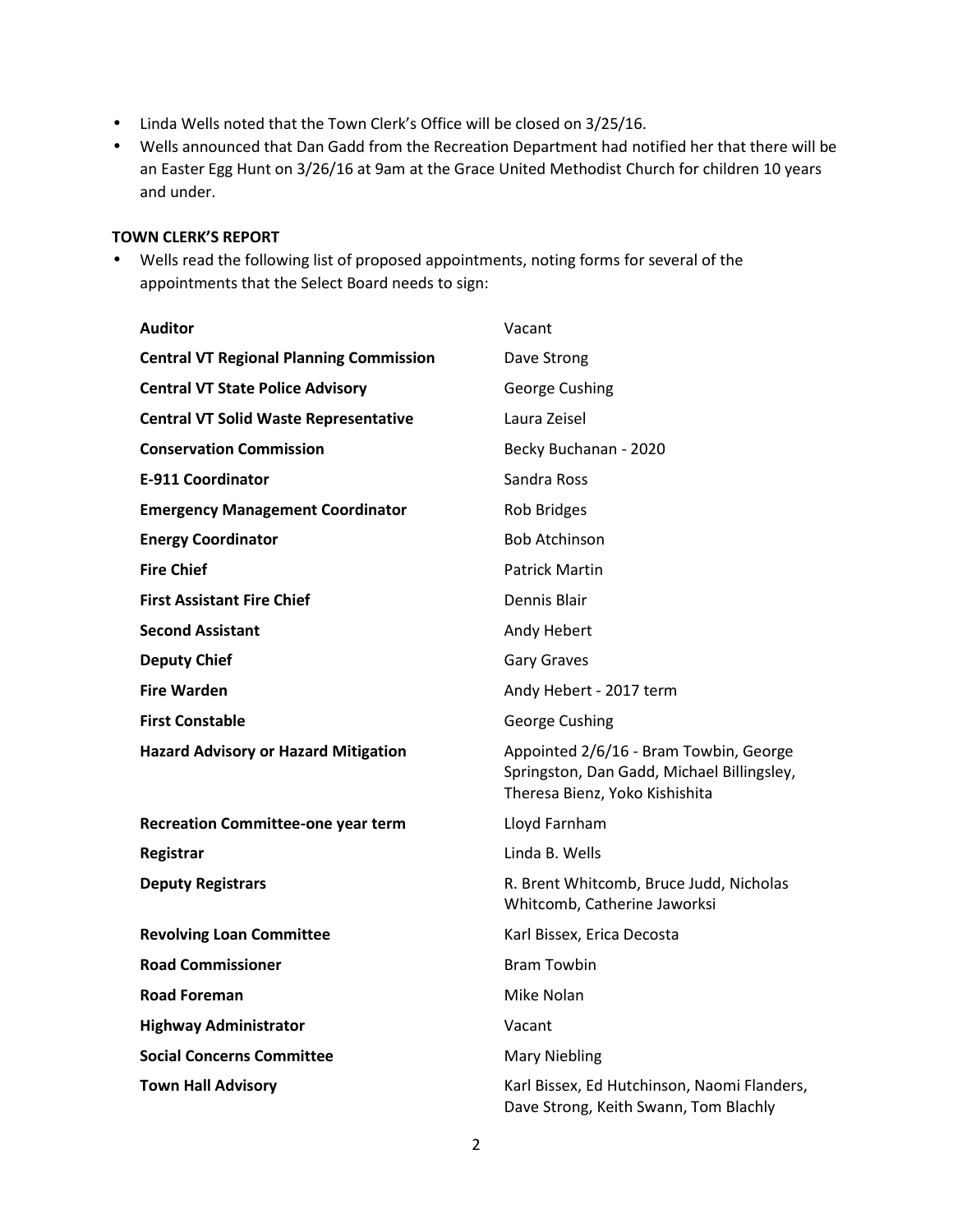| <b>Town Service Officer</b>              | Vacant                                     |
|------------------------------------------|--------------------------------------------|
| <b>Tree Warden</b>                       | Nicko Rubin                                |
| <b>Water and Wastewater Commissioner</b> | Tim Phillips - appt $12/22/15$ Term 2018   |
| <b>Development Review Board</b>          | Rob Bridges - 2017, Sarah Albert - 2019    |
| <b>Planning Commission</b>               | Cito Hardy - 2019                          |
| <b>School Directors</b>                  | Stephen Harris - 2017, Chandra Miller-2017 |

**Sneyd made a motion to approve the proposed appointments as presented by Wells. Towbin seconded the motion. The motion was approved.** Wells noted that the two School Board appointees have been made aware that they need to come to the Town Clerk's Office to sign oaths before they can begin serving on the School Board.

#### **ROAD REPORT**

- Towbin noted that Road Foreman Mike Nolan has been busy during this early mud season and is dealing with rough spots in the roads. They have discussed improvements to Recreation Field Road and Towbin has had conversations with residents about the fill that is used on the roads. Towbin invited those with concerns about certain spots or who wish to discuss the issue to contact him.
- Towbin noted ongoing issues with the vendor who supplies the Road Crew with uniforms. A company representative will be present at the next meeting to discuss the contract.

#### **INTRODUCTION TO NEWEST SELECT BOARD MEMBER, ROSS SNEYD**

 Towbin introduced new Select Board member Ross Sneyd. Sneyd gave a brief overview of his background and noted that his contact information will be available on the Town's website.

#### **STREET LAMP REPLACEMENT**

- Energy Coordinator Bob Atchinson began by announcing that a coin box had been installed at the new Electric Vehicle Charging Station in the Mill Street parking lot. So far, \$4.10 has been collected for 31 kilowatt hours (kWh), an average of about \$0.13 per kWh, for which the Town pays \$0.14 per kWh. He noted the slight difference possibly resulting from someone using the charging station before the coin box was installed. He gave the collected monies and lock combination to Linda Wells. Sneyd asked if the station was coin operated to which Atchinson responded that due to the high cost of setting up a credit card unit, the need for WIFI, and an \$800 per year maintenance fee, the decision was made to set up a coin box and meter readout for users to deposit the appropriate amount of money using the honor system. Positive Pie may provide WIFI at some point so users can monitor the meter remotely via cell phone.
- In terms of Municipal Lighting, Atchinson presented the cost for each of three replacement lamps, including an Efficiency Vermont incentive offset, at \$192.94 plus \$11 for a photo cell for a total of \$203.94 plus shipping per lamp. Discussion followed regarding from which budget line item the funds for purchasing the lamps would be drawn. Atchinson noted that there is money in the Energy Coordinator's budget to augment the cost, but asked that funds first come from the Municipal Lighting budget. To allow for as yet unknown shipping charges, **Sneyd made a motion to spend up to \$230 apiece to purchase the three lamps, contingent upon available funds in the budget. Towbin seconded the motion. The motion was approved.**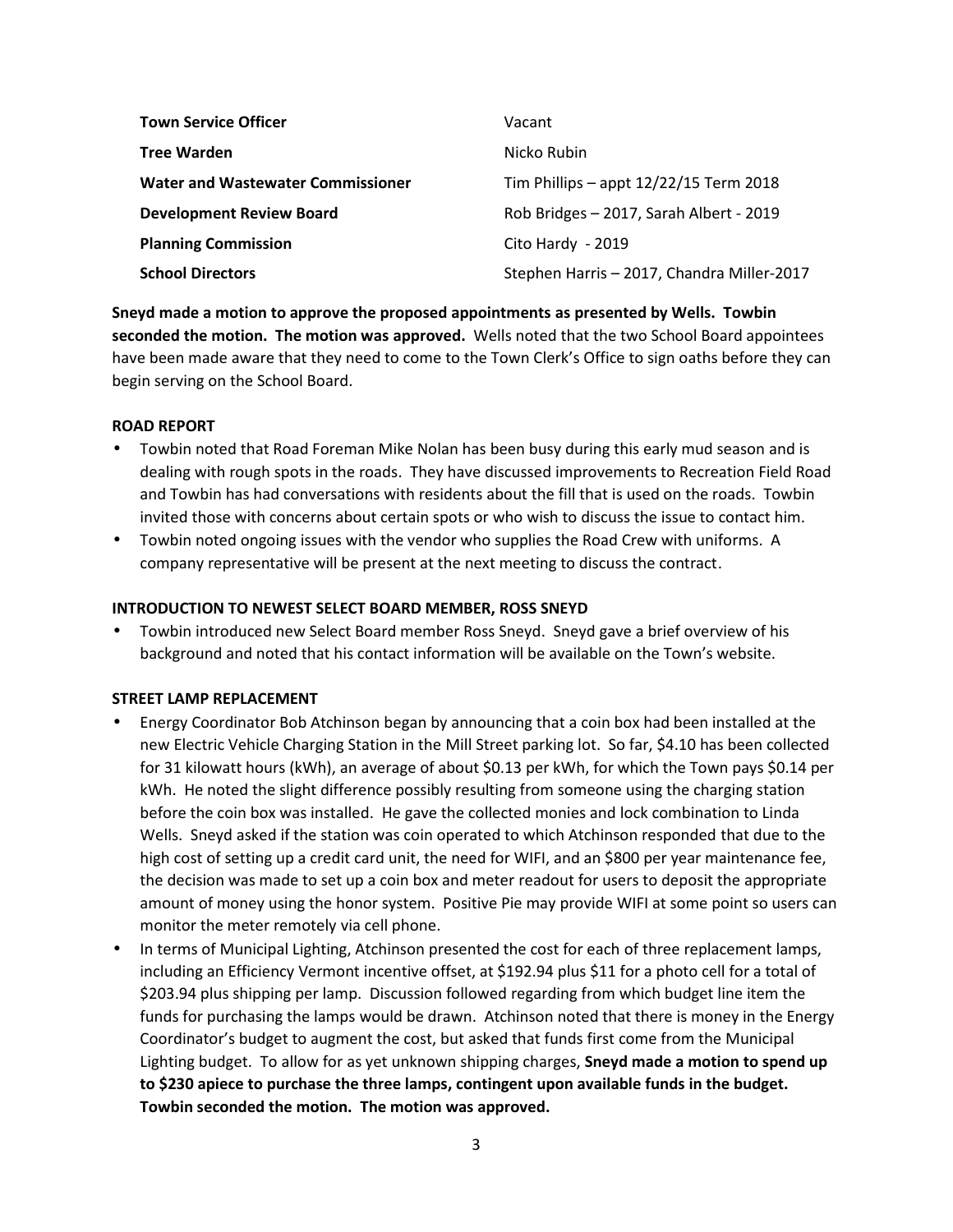- Wells noted that there are 8-10 insulation canisters in the basement of the Town Municipal Building that are available for Atchinson to pick up.
- Towbin asked Atchinson to let the Select Board know if he wanted to consider the formation of an Energy Committee rather than there being just an individual Energy Coordinator. Atchinson noted the lack of volunteers in the past and that he currently meets and works on projects in conjunction with the Marshfield Energy Committee. He solicited for Energy Committee members, asking anyone interested to contact him at 802-505-3996 or bobat2@yahoo.com. Towbin thanked Atchinson for all his work.

## **MISCELLANEOUS**

- Wells noted a meeting needing to be set up with VTRANS and asked about scheduling something for the following week. Towbin asked that Wells check with Nolan about his availability.
- Atchinson, referring to his membership on the Central Vermont Regional Planning Commission's (CVRPC's) Transportation Advisory Committee, noted a meeting on 3/22/16 at 7pm at the CVRPC offices in Montpelier where he has the opportunity to advocate for elevating the priority of Plainfield's two bridges as transportation projects.
- Michael Billingsley, underscoring Atchison's point, stated that he learned at the State Emergency Management training that the CVRPC data is the point around which future funding is allocated. Towbin asked Billingsley to briefly report on the training. Billingsley recounted discussion regarding the coordination at various levels with FEMA acting as the allocator of grants and collector of data, climate trends, the flood outlook for this year, how State Emergency Management is coordinated, procurement and reimbursement issues related to contractors doing reparation work, the need to develop better Local Emergency Operation Plans (LEOPs), and documentation requirements. Towbin noted that certain types of funding are contingent upon having such measures in place such as a Town Plan and an LEOP as well as a Select Board member being certified with an Emergency Management Designation for operations control during disasters. Towbin explained Plainfield's move toward the Road Crew's electronic documentation of its work to provide history and funds spent in certain situations in order to qualify for reparation reimbursement.

## **SUMMARY OF DEVELOPMENT REVIEW BOARD ACTION ON RED STORE**

 Towbin noted concerns among residents at the planned removal of the property's commercial space and development of apartment housing. He stated that it is the right of owners to develop their properties as they wish, to a certain extent, and that the Town cannot rightfully dictate what an owner can and cannot do in the development of private property.

#### **OVERVIEW OF COMING YEAR - INTERSECTION ON ROUTE 2**

- Towbin stated that the intersection on Route 2 is in need of a major repair and presents a safety issue. Former Select Board member David Strong has been leading an initiative with VTRANS to address the problem. VTRANS is currently developing ideas and a meeting will be held in June to discuss possible solutions, including a three-way traffic light. There will be ample time to examine VTRANS's ideas and provide comment.
- In addition, there is a building directly across from the Town Hall Opera House, currently unoccupied, that has come up for sale and the Select Board has authorized the Town's lawyer to speak to the property owner to assess interest in the Town purchasing the property. Towbin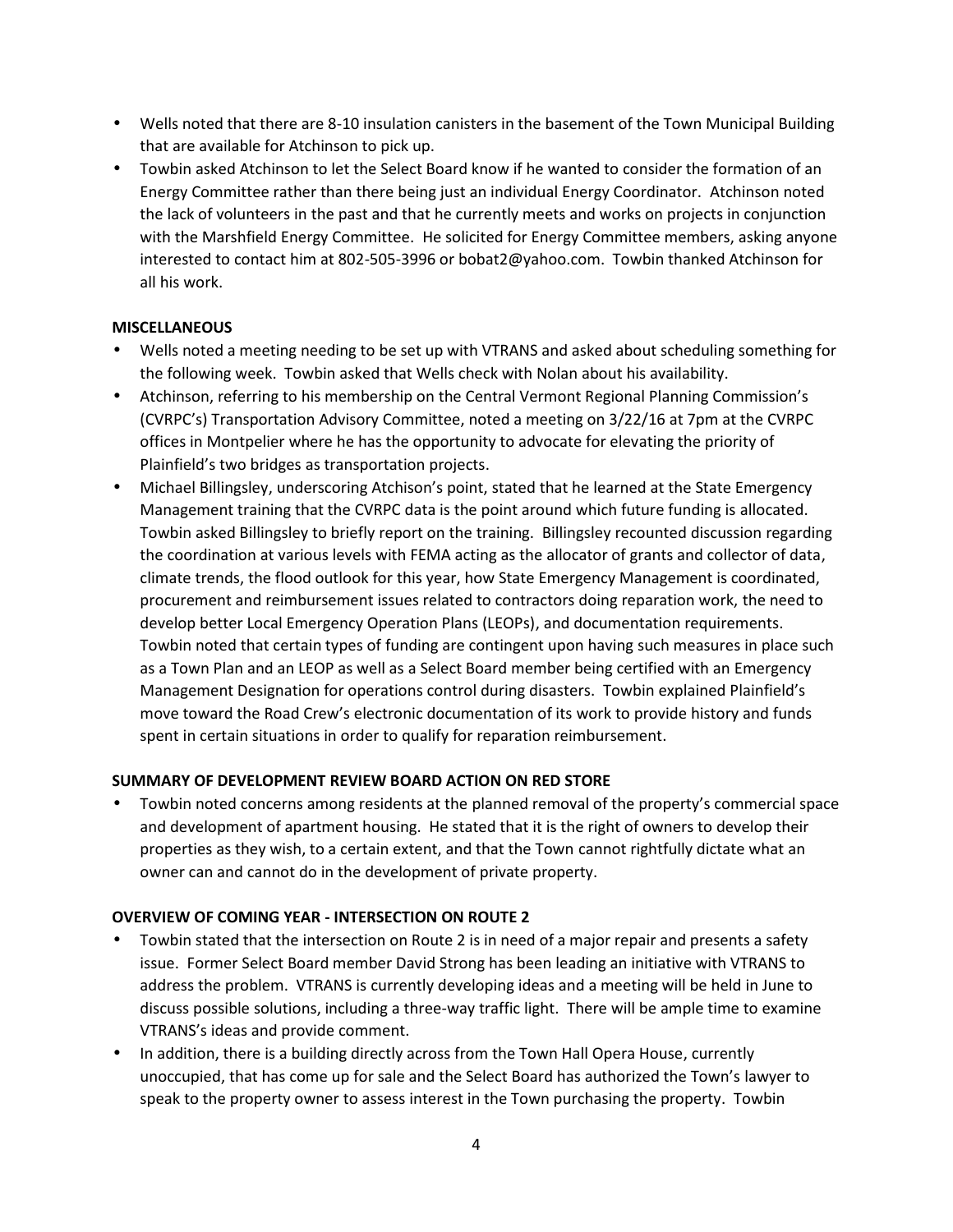stressed that no decisions have been made and that this is a preliminary idea in order to be proactive in possibly allowing the Town to have some say in how that property might be developed. Discussion followed on potential uses, including the addition of parking spaces for the Town Hall Opera House and other Village businesses, and conversion to a commercial space for a Town operated laundromat.

#### **OVERVIEW OF COMING YEAR - PEDESTRIAN SIDEWALK BRIDGE PROJECT**

 Towbin made note of a grant that has been secured to build a pedestrian bridge running parallel to the current bridge over the Winooski River and sidewalk leading up through the intersection to the parking lot across from the Town Hall Opera House. The project is estimated to cost between \$340,000 and \$400,000 with a 10% Town match. Towbin stated that such infrastructure projects are costing the taxpayers a relative minimal amount of money while also demonstrating to the State that beyond merely making the intersection safer, the area is being revitalized and thus is worth investing in. He invited anyone with questions or interested in talking further about this to contact him.

#### **OVERVIEW OF COMING YEAR - MILONE AND MACBROOM REPORT ON BRIDGES**

- Towbin stated the issue of the Village's two undersized bridges and noted how fortunate it was that there was no loss of life or property in the 2011 flood event. A recent engineering report has put forth recommendations in terms of the direction in which the Town should go in addressing such infrastructure issues. Michael Billingsley noted that there is a Hazard Mitigation Committee meeting on 3/17/16 at which members will discuss the seven hazards that might affect the Town and where to prioritize the committee's efforts. A discussion followed on Barre's upcoming installation of river trash racks upstream from Plainfield on the Winooski River.
- Towbin announced that the Town has emergency funding for repairs this spring of the failing base wall of stones that protects Cameron Road immediately before the bridge in that location.
- Towbin reported that the State may fund the buyout of a house that sits dangerously close to the cliff above the river on Cameron Road, noting no effect on the local taxpayer, but that the Town's interest is in avoiding loss of life involving first responders or having the deal with the structure after it has fallen into the river.

## **OVERVIEW OF COMING YEAR - CREAMERY STREET SIDEWALK STUDY**

 Towbin explained the current funding available to explore running a sidewalk along Creamery Street and Brook Road that would complete the sidewalk network around the Village. There is a group of residents involved in the study, which will report on its findings. Given issues that arose when the sidewalks were installed on Main Street, communications are vital. Towbin noted that there are three abandoned/distressed properties on Creamery Street that are in various stages of foreclosure with one hopefully coming up for auction in the next six months.

#### **OVERVIEW OF COMING YEAR - RESILIENCY GRANT**

 Towbin stated that the Town has received \$10,000 to assist in its community resiliency efforts and the process of hiring a project coordinator is currently underway. Billingsley explained that a community resilience network within the Town needs to be established ahead of time and that network models vary from town to town. The plan would be for the project coordinator to explore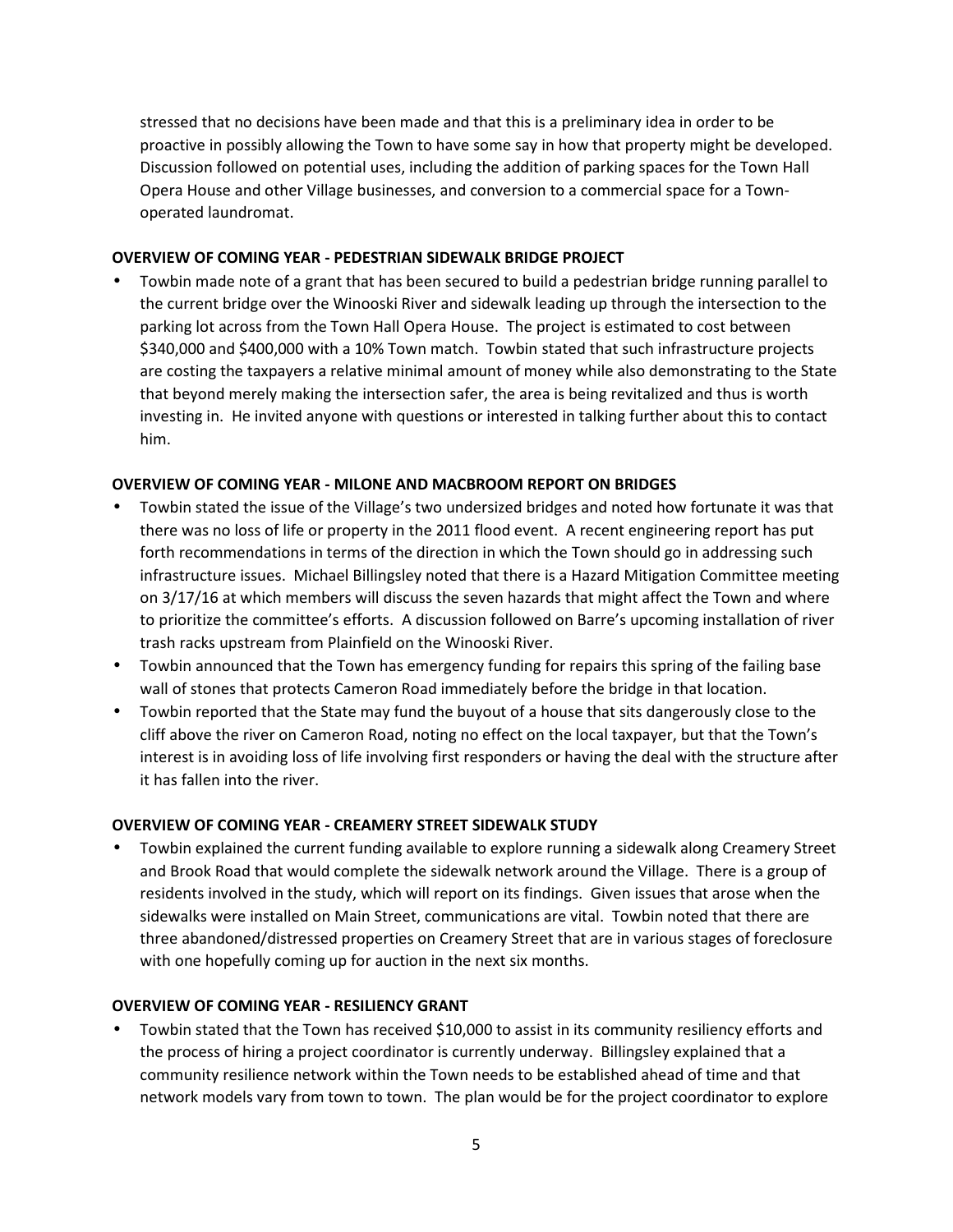the best option for Plainfield and galvanize the community around the best way to accomplish it. Billingsley recommended that there be coordination between the Hazard Mitigation Committee and the new project coordinator so that the committee's resources are available. Towbin agreed and encouraged the committee to move forward on a plan to coordinate. Towbin noted an issue on Recreation Field Road that the resiliency group might want to consider involving erosion issues from the old railroad bed that runs above and parallel to the road.

## **OVERVIEW OF COMING YEAR - NEW ZONING**

 Having discussed the upcoming new zoning regulations, Towbin reminded of the meeting on 3/21/16 at 7pm at the Town Hall Opera House. He noted that the Plainfield Planning Commission has been working for a long time with consultants and the revisions include new approaches and language important for grant work thus everyone should be involved with the process.

## **OVERVIEW OF COMING YEAR - WEBSITE REDESIGN**

 Towbin noted that given the limited funding that has been invested in the Town's website, it is a fairly good resource. He reviewed the Town's current effort to hire someone to manage the site, stating that the emphasis should be on content delivery, not technical concerns. He explained that in addition to keeping track of the Town's business, it is also how the town presents itself to the world and therefore needs to be more dynamic and current. He encouraged Sneyd, with his background in media, to provide any insight on how the Town can more effectively communicate through the site.

## **FLEET AND SINGLE VEHICLE PERMIT AND LIQUOR LICENSE RENEWAL REQUESTS**

Towbin presented the following Fleet and Single Vehicle Permit requests for approval:

- Agri-Mark (Fleet Permit)
- Bournes Energy (Fleet Permit)
- Scott Brown (Fleet Permit)
- Camp Precast Concrete Products (Fleet Permit)
- Chevalier Drilling Company, Inc. (Fleet Permit)
- Dubois Construction (Fleet Permit)
- Kingsbury Construction (Fleet Permit)
- S.D. Ireland Concrete (Fleet Permit)
- Carl M. Simino (Fleet Permit)
- Suburban Propane (Fleet Permit)
- Robert Trucott (Single Vehicle Permit)
- Fred Vance Trucking (Single Vehicle Permit)
- Arnold Withers (Single Vehicle Permit)

# **Sneyd made a motion to approve the Fleet and Single Vehicle Permits as listed above. Towbin seconded the motion. The motion was approved.**

Towbin presented the following Liquor License Renewal request for approval:

Country Club of Barre (Liquor License Renewal)